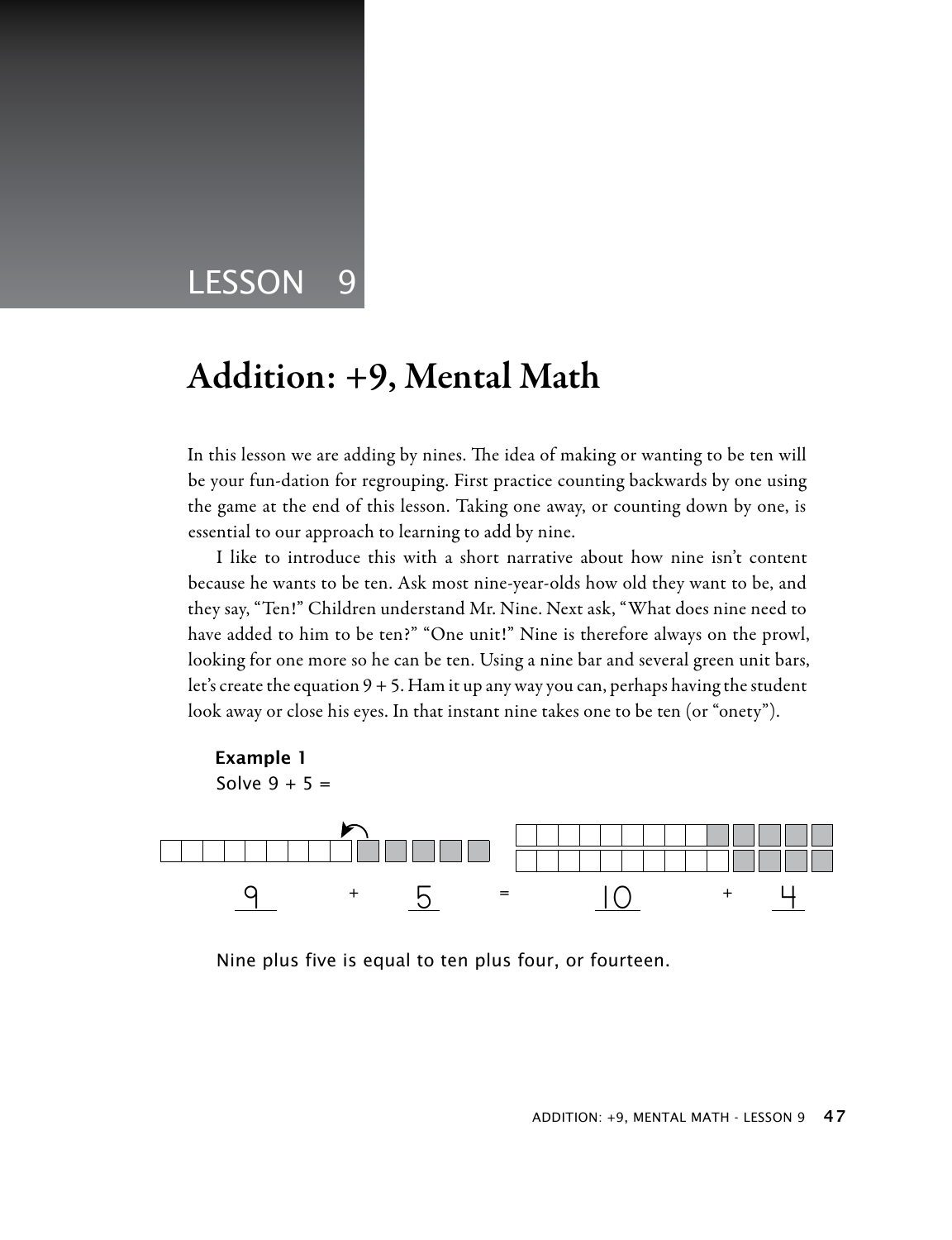Note: This will be the first time a student has added ten to a number. Simply apply what the student knows about place value. Start with ten and ask what you would have if you added two more. For example:  $10 + 2 = 12$ . Put together a ten bar and a two bar to illustrate this.

In example 1, we still have one nine and five units, and they are the same length as one ten and four units. Nine is finally happy, and  $10 + 4$  is  $14$  ("onety-four"). We can also see that  $9 + 5 = 14$ . The original five has been decreased by one from five to four. And nine has been increased by one to be ten. This is what regrouping or carrying is all about!

To remember the written code, let's make the circle on the top of the numeral 9 the end of a vacuum nozzle. Nine is always "sucking up" one. Making the noise is fun and multi-sensory. When a child sees 9, she thinks "one less" and sucks up one or makes whatever noise you make. Practice the nines now until the student understands and feels confident adding by nine. Be sure to practice "taking one away" first with the game on the next page.

Another way to solve adding by nine is to use the colored unit bars. For  $9 + 5$ pick out the lime green bar and the light blue five bar. Place them end to end and say, "Nine plus five is the same as ten plus what?" Have the student find the yellow four bar and place it at the end of the blue ten bar. Then say, "Nine plus five is the same as ten plus four, or fourteen." See example 2. Choose whichever way helps the student understand the concept most effectively. Don't forget to use the same strategies as in previous lessons. Present the problems by building, writing, and saying to assist in memorizing and understanding these facts. You may also find the addition fact songs on the *Skip Counting CD* useful.

#### Example 2 Solve  $9 + 5 =$



Nine plus five is equal to ten plus four, or fourteen.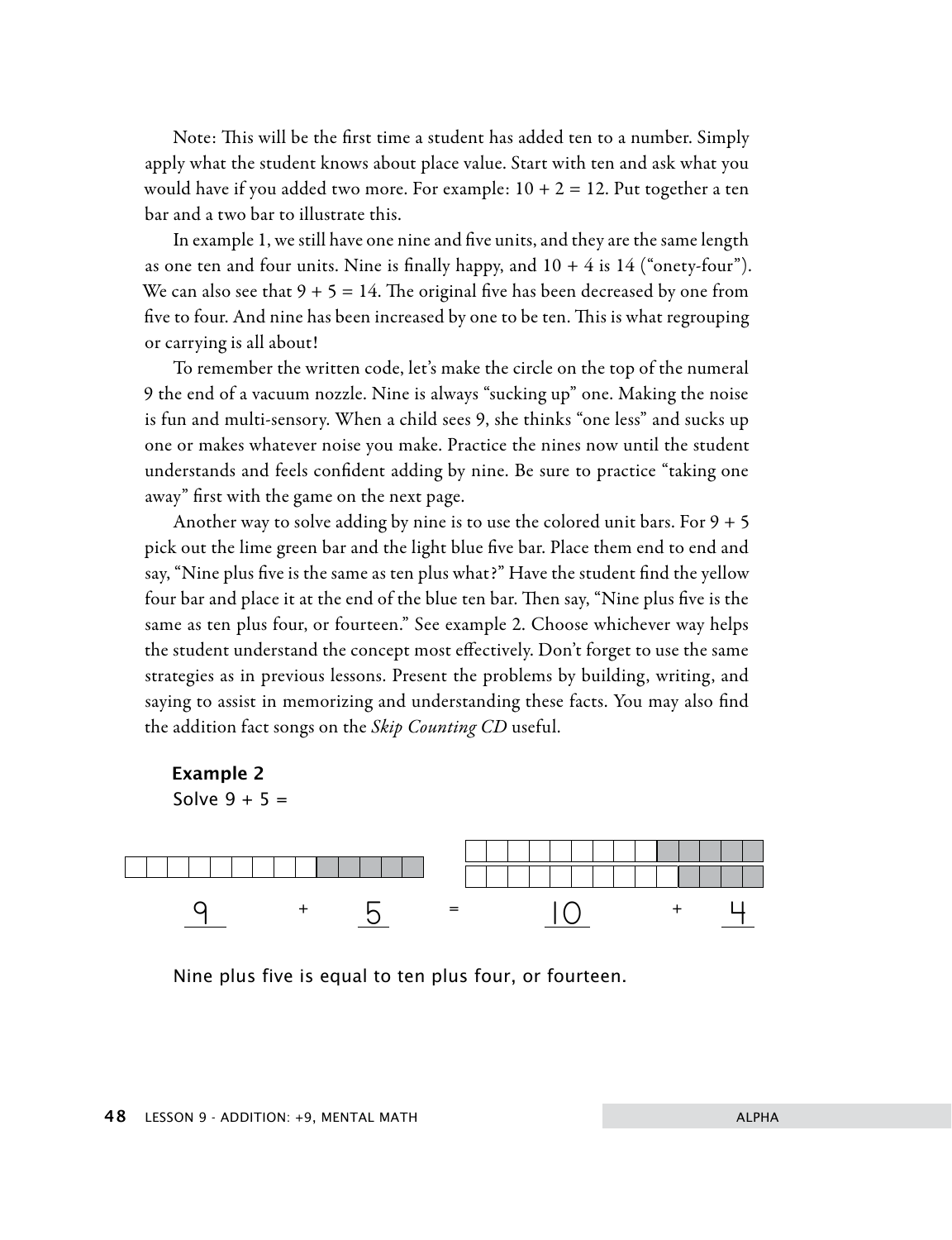|  |  |  |  | $[0+0 \t 0+1 \t 0+2 \t 0+3 \t 0+4 \t 0+5 \t 0+6 \t 0+7 \t 0+8 \t 0+9]$ |  |
|--|--|--|--|------------------------------------------------------------------------|--|
|  |  |  |  | $1+0$ $1+1$ $1+2$ $1+3$ $1+4$ $1+5$ $1+6$ $1+7$ $1+8$ $1+9$            |  |
|  |  |  |  | $2+0$ 2+1 $2+2$ 2+3 2+4 2+5 2+6 2+7 2+8 2+9                            |  |
|  |  |  |  | $3+0$ 3 + 1 3 + 2 3 + 3 3 + 4 3 + 5 3 + 6 3 + 7 3 + 8 3 + 9            |  |
|  |  |  |  | $4+0$ 4 + 1 4 + 2 4 + 3 4 + 4 4 + 5 4 + 6 4 + 7 4 + 8 4 + 9            |  |
|  |  |  |  | $5+0$ $5+1$ $5+2$ $5+3$ $5+4$ $5+5$ $5+6$ $5+7$ $5+8$ $5+9$            |  |
|  |  |  |  | $6+0$ 6 + 1 6 + 2 6 + 3 6 + 4 6 + 5 6 + 6 6 + 7 6 + 8 6 + 9            |  |
|  |  |  |  | $7+0$ 7+1 7+2 7+3 7+4 7+5 7+6 7+7 7+8 7+9                              |  |
|  |  |  |  | $8+0$ $8+1$ $8+2$ $8+3$ $8+4$ $8+5$ $8+6$ $8+7$ $8+8$ $8+9$            |  |
|  |  |  |  | $9+0$ 9 + 1 9 + 2 9 + 3 9 + 4 9 + 5 9 + 6 9 + 7 9 + 8 9 + 9            |  |

With this lesson, we have learned 64 out of 100 facts. That is over half !

#### *Game to Precede Adding by 9*

Smaller – Get out the one through nine blocks and stack them in ascending order with the green unit on the right. Ask the question, "What number is a one smaller than  $( )$ ?" or "What number is a one less than  $( )$ ?" Do this until the student knows each answer; only then move to learning the nine facts.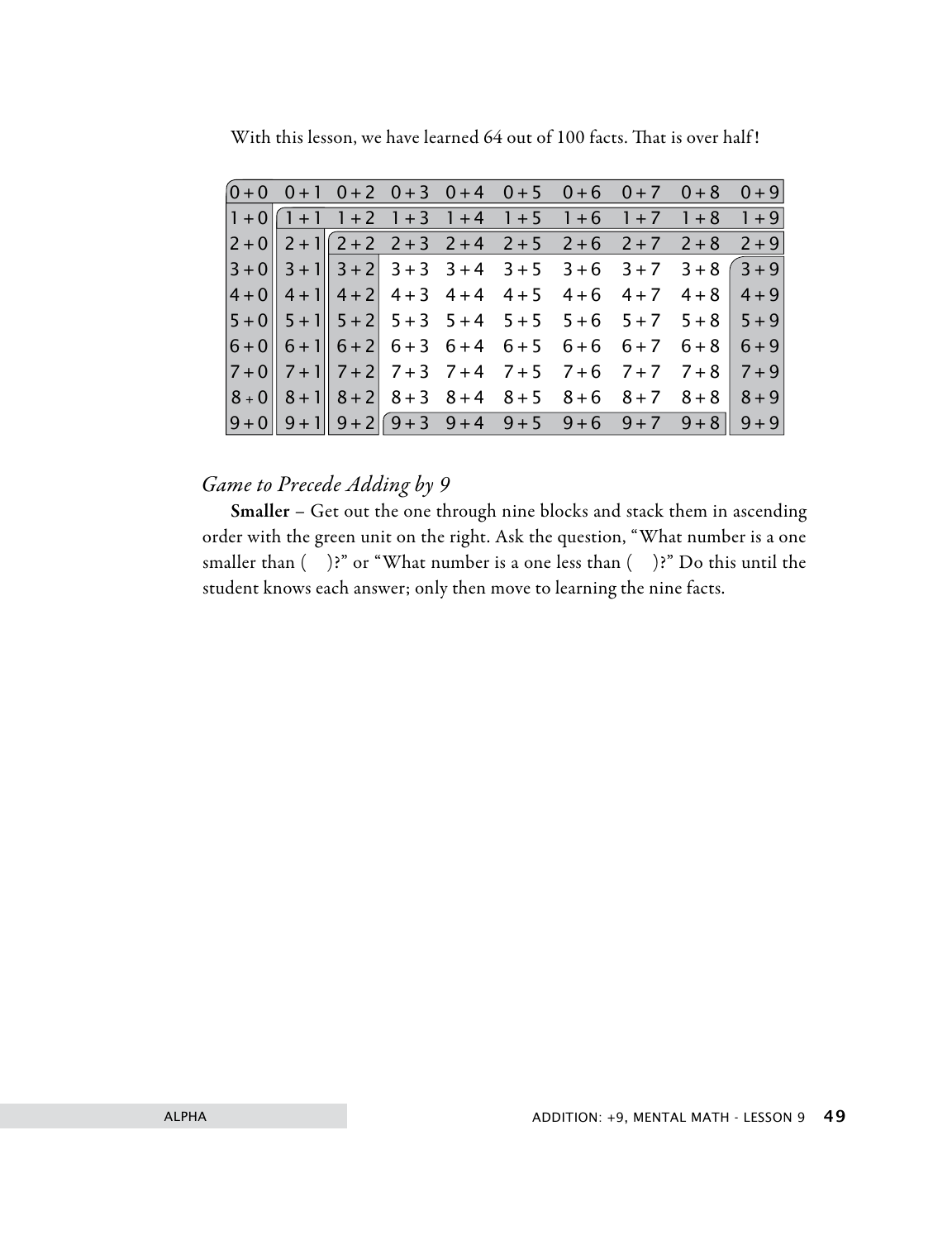#### *Mental Math*

Mental math problems may be used to keep the facts alive in the memory and to develop mental math skills. The teacher should say the problem slowly enough so that the student comprehends it, and then walk him through increasingly difficult exercises. The purpose is to stretch but not discourage. You decide where that line is. See the example below, along with some suggested problems to try.

#### Example 3

 $2 + 3 + 1 =$ ? "Two plus three plus one equals what number?"

The student thinks, " $2 + 3 = 5$ , and  $5 + 1 = 6$ ." At first you will need to go slowly enough for him or her to verbalize the intermediate step. As skills increase, the student should be able to just give the answer.

Starting with this lesson, every third lesson in the *Alpha* instruction manual will have some suggested mental math problems for you to read aloud to your student. Try a few at a time, and remember to go quite slowly at first.

- 1. Four plus one plus one equals what number? (6)
- 2. Two plus two plus zero equals what number? (4)
- 3. Five plus one plus two equals what number? (8)
- 4. Three plus two plus two equals what number? (7)
- 5. Eight plus one plus five equals what number? (14)
- 6. One plus three plus zero equals what number? (4)
- 7. Six plus two plus one equals what number? (9)
- 8. Five plus two plus two equals what number? (9)
- 9. Seven plus two plus eight equals what number? (17)
- 10. Nine plus zero plus one equals what number? (10)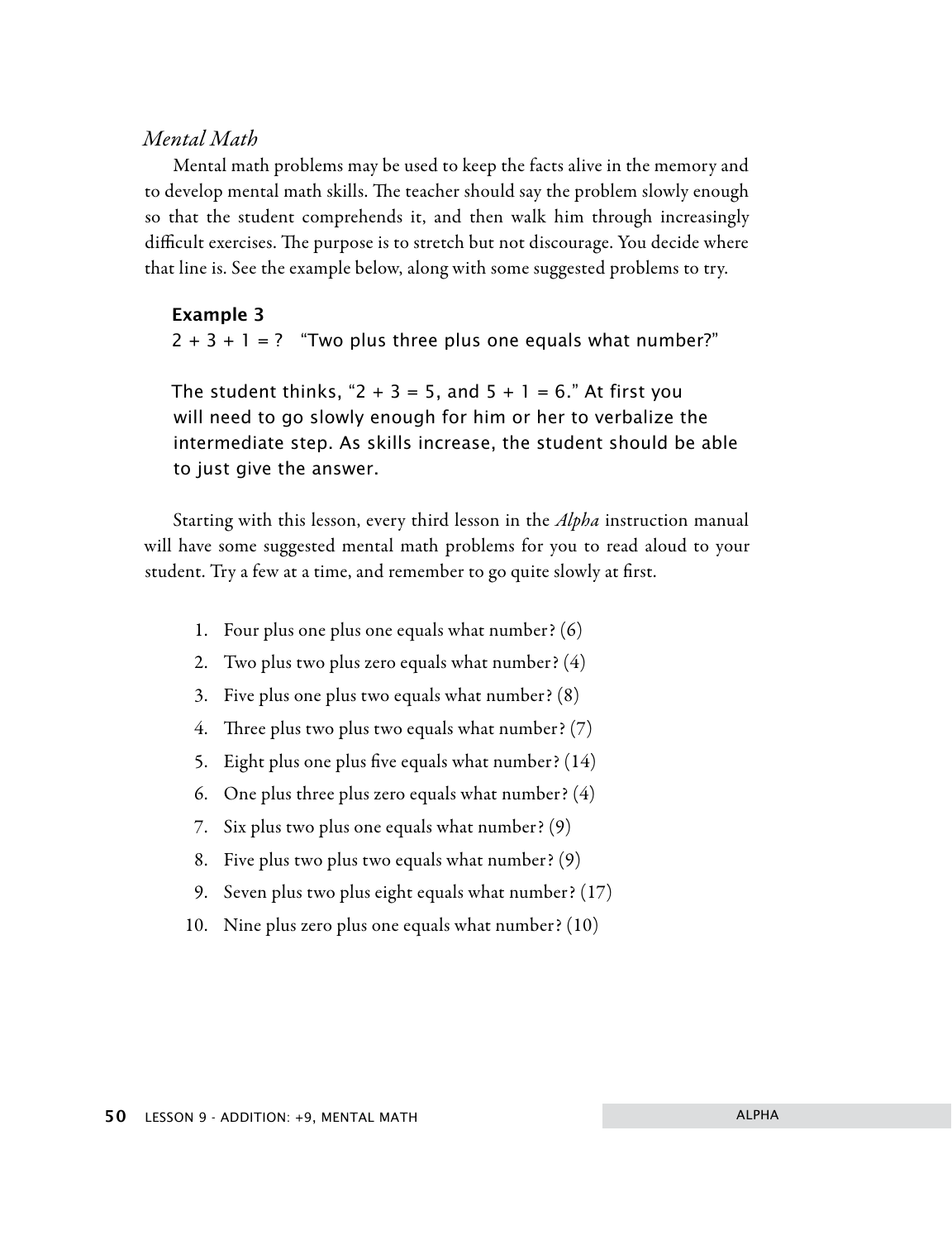## LESSON PRACTICE



Build, match, write, and say. The first one is done for you. You will need to turn your book sideways to complete this.

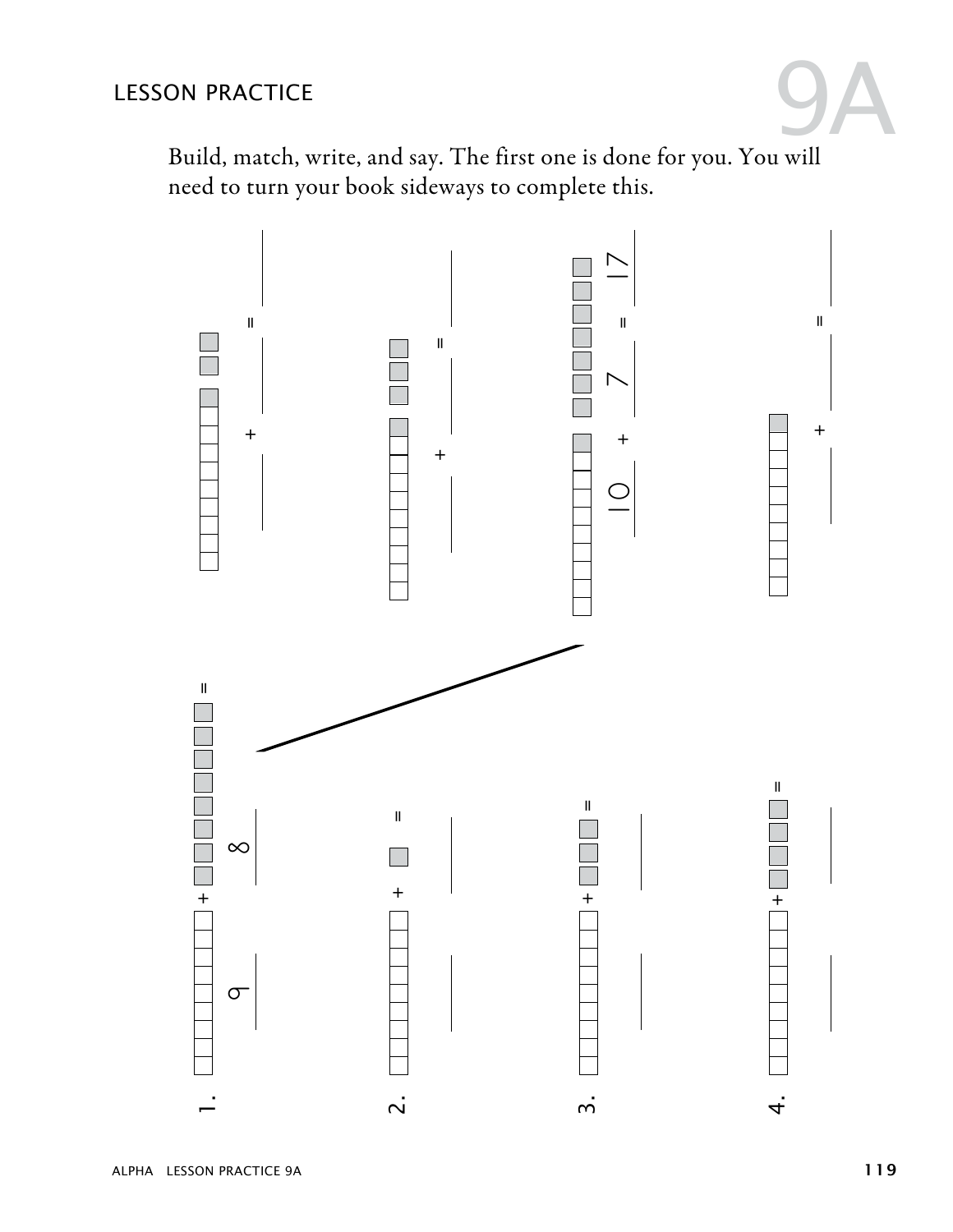Build, write, and say.

| 5. | 9     | 6. |               | 9              |
|----|-------|----|---------------|----------------|
|    | $+$ 9 |    | $+ 5$         |                |
|    |       |    |               |                |
|    | 7.9   |    | 8.            | $\overline{q}$ |
|    | $+$ 2 |    | $+ 3$         |                |
|    |       |    |               |                |
|    |       |    | 10. $1 + 9 =$ |                |
|    |       |    |               |                |
|    |       |    | $12. 9 + 8 =$ |                |

13. Nine boys were playing ball. Seven more joined them. How many boys are playing ball now?

14. Tim read 9 books the first week of his vacation. The second week he read 9 more. How many books did he read in all?

 $\frac{1}{2}$  +  $\frac{1}{2}$  =  $\frac{1}{2}$ 

 $\frac{9}{2} + \frac{7}{2} =$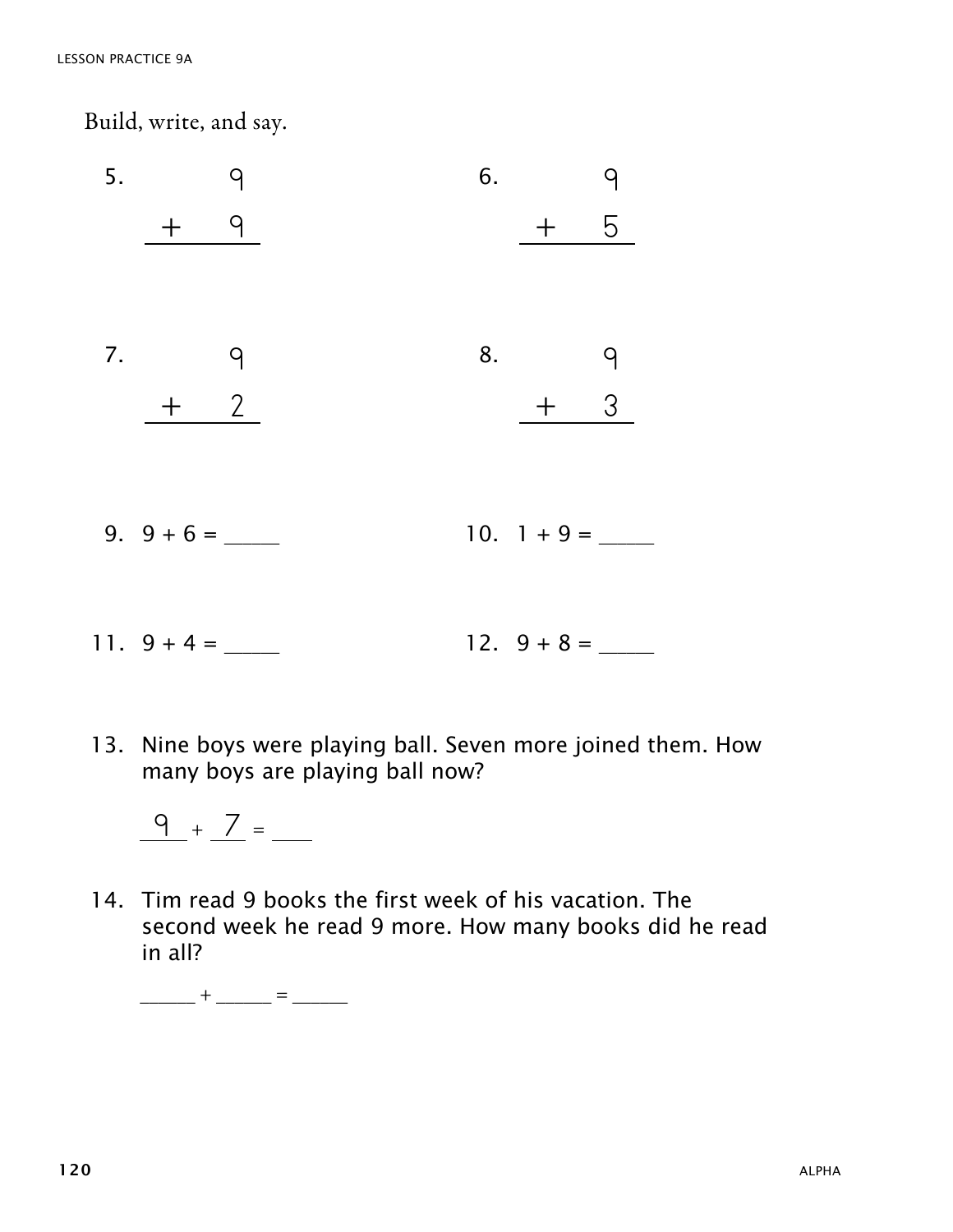

Build, match, write, and say. You will need to turn your book sideways to complete this.

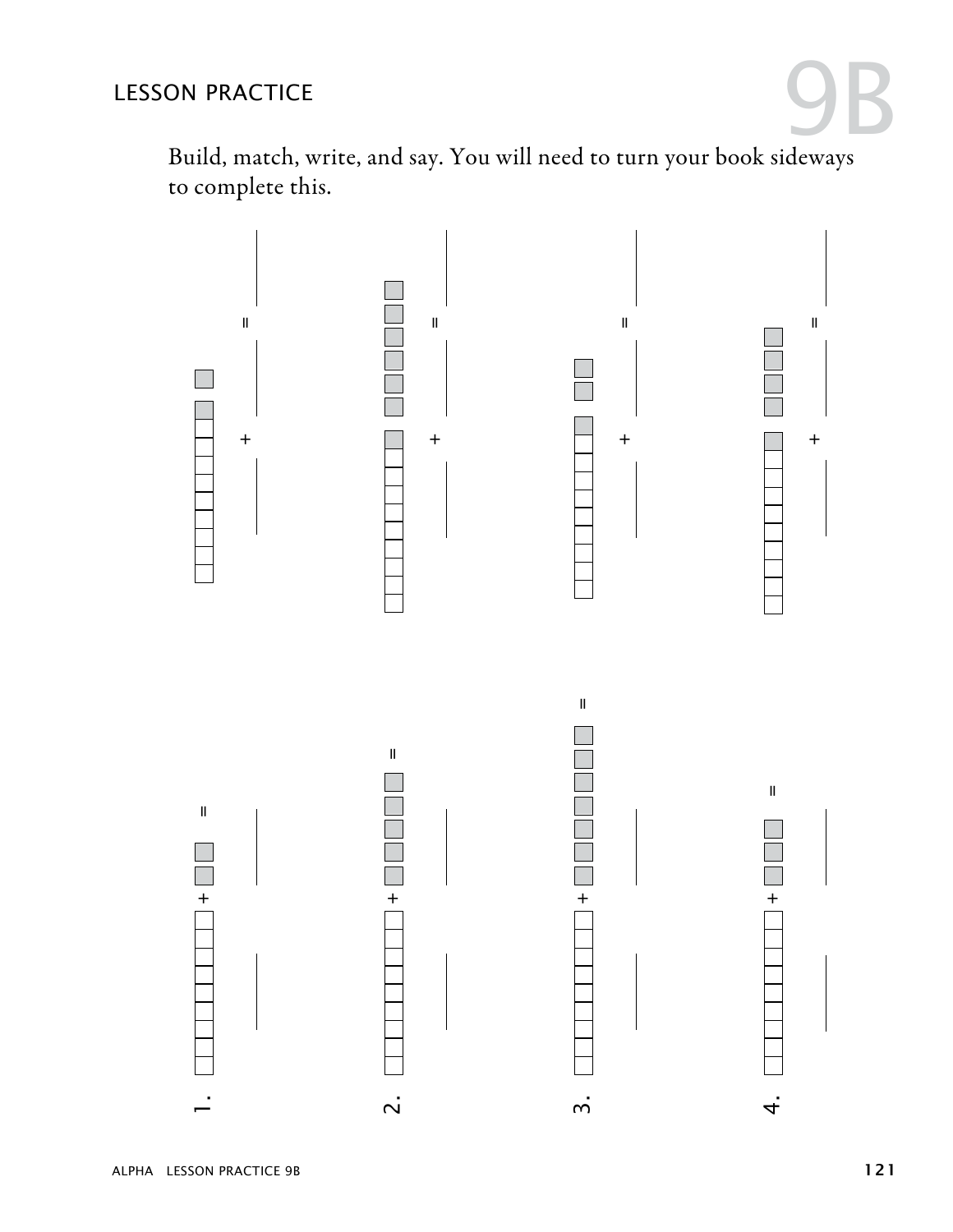Build, write, and say.



13. Peter had nine little block sets. He got six more sets for Christmas. How many sets does he have now?

 $\frac{1}{\sqrt{2}}$  +  $\frac{1}{\sqrt{2}}$  =  $\frac{1}{\sqrt{2}}$ 

14. David had 3 CDs. If he bought 9 more, how many CDs would he have in all?

 $\frac{1}{2}$  +  $\frac{1}{2}$  =  $\frac{1}{2}$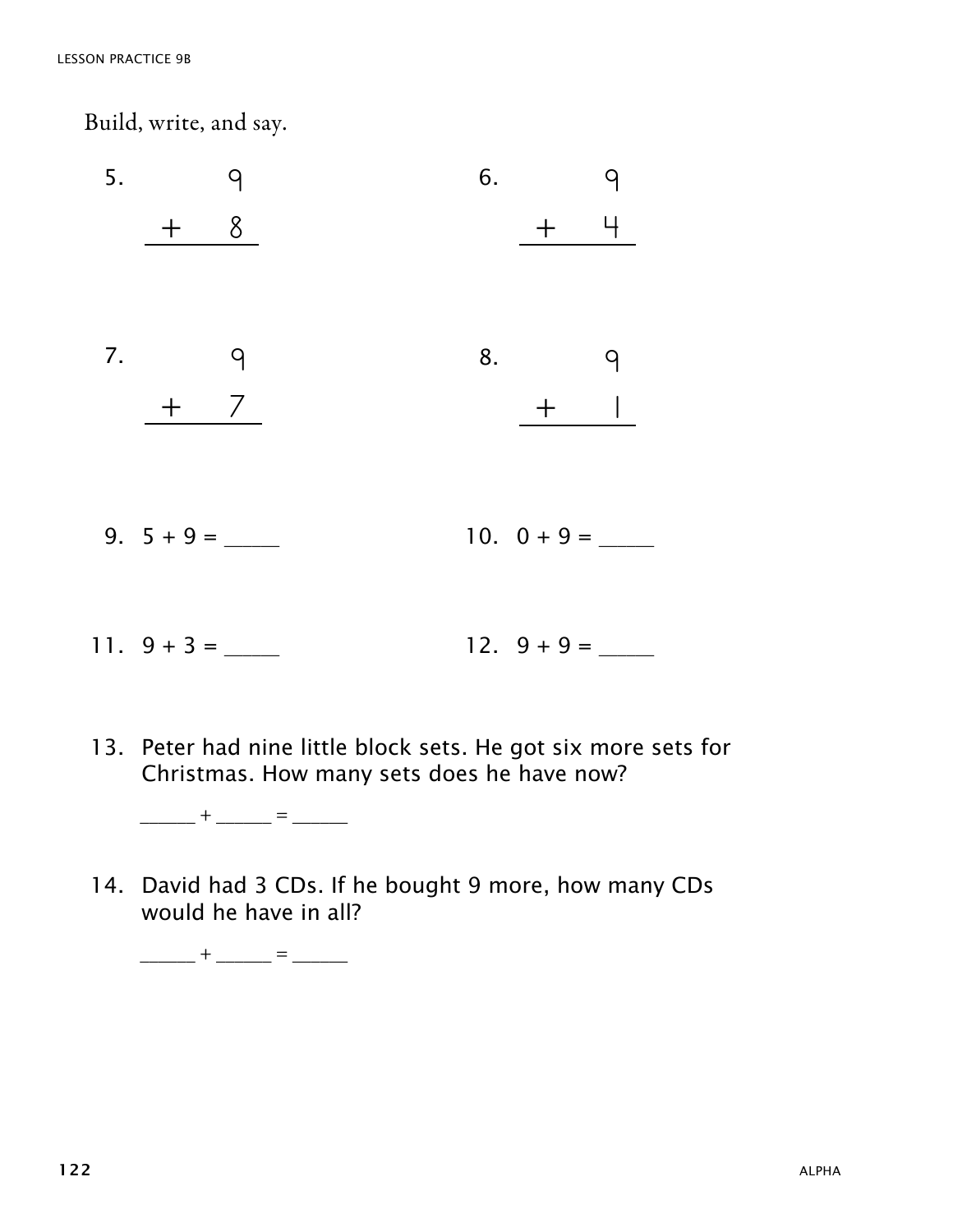## LESSON PRACTICE



Build, match, write, and say. You will need to turn your book sideways to complete this.

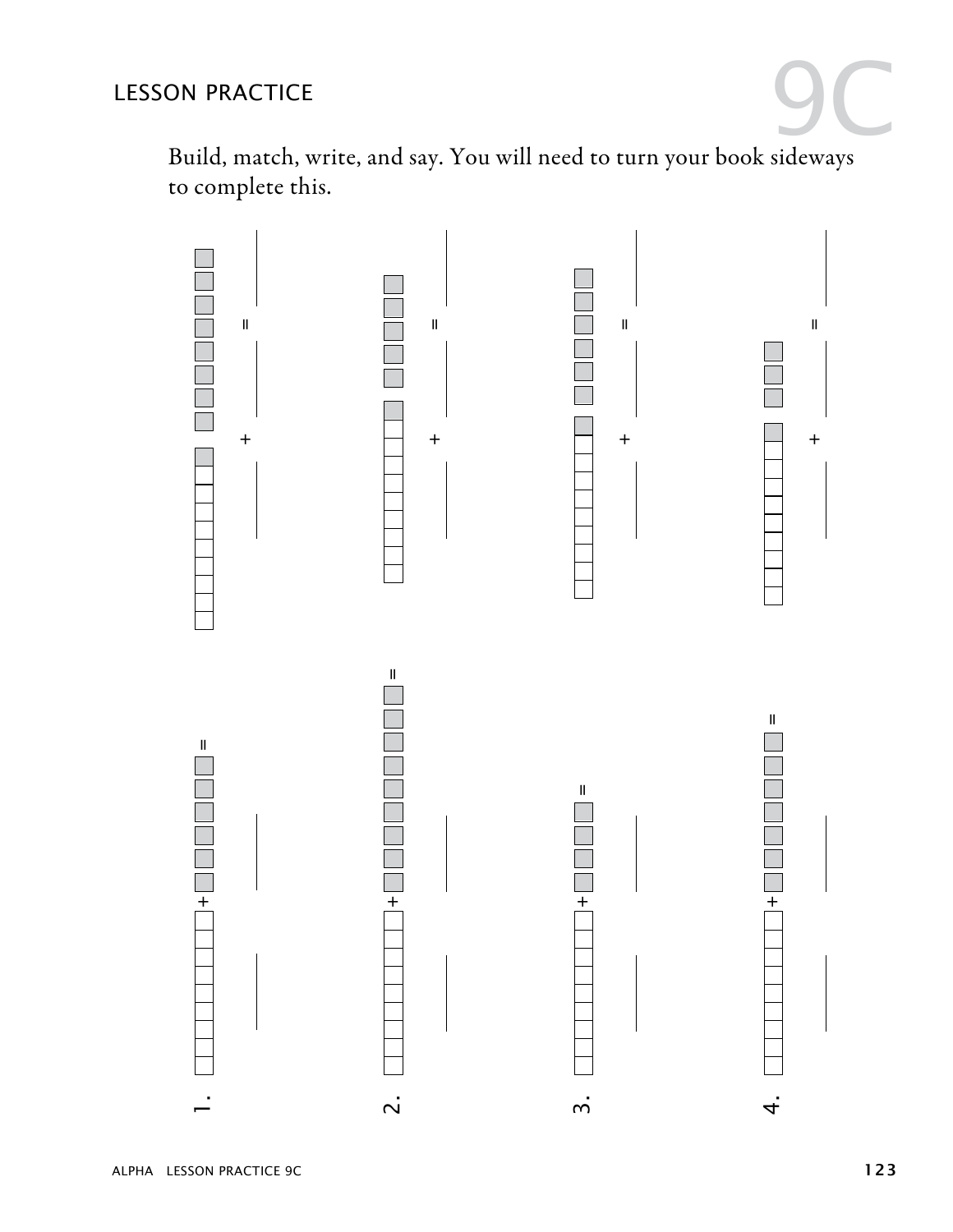Build, write, and say.

- 5. 7 + 9 6. + 8  $\overline{9}$ 7. 9  $+$  2 8. + 4 9 9. 6 + 9 = \_\_\_\_\_\_ 10. 9 + 3 = \_\_\_\_\_\_ 11.  $9 + 9 = 12. 9 + 0 =$
- 13. Julia ate 9 candies, and then she ate 5 more. How many candies did she eat in all?

 $\frac{1}{2}$  +  $\frac{1}{2}$  =  $\frac{1}{2}$ 

14. Christie's dog had nine puppies. How many dogs in all does Christie have now?

 $\frac{1}{2}$  +  $\frac{1}{2}$  =  $\frac{1}{2}$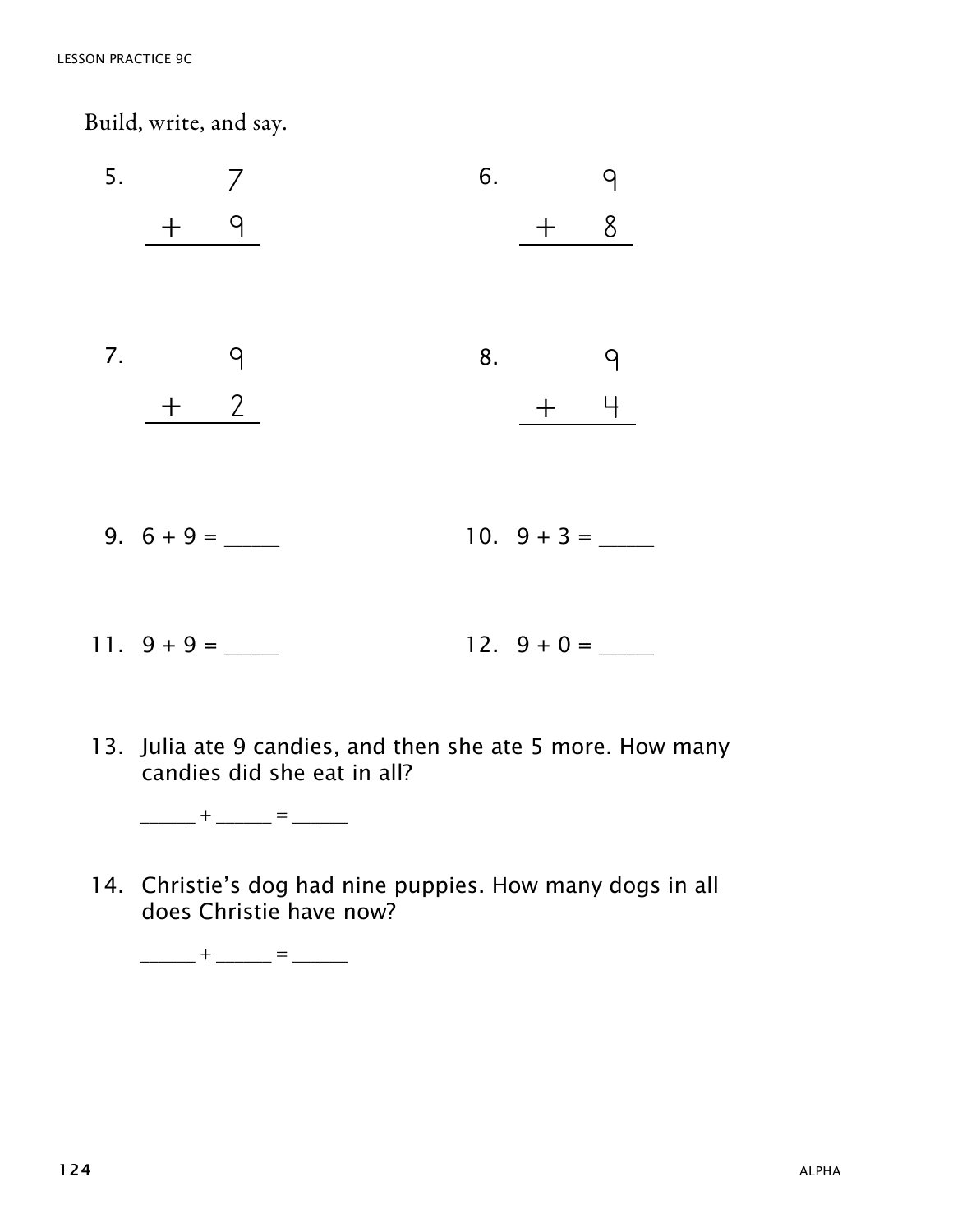## SYSTEMATIC REVIEW

Solve.



| 1. | q<br>9               | 2. | 5<br>$\overline{2}$<br>$\boldsymbol{+}$ |
|----|----------------------|----|-----------------------------------------|
| 3. | 4O<br>$\overline{O}$ | 4. | 9<br>7                                  |
| 5. | 200<br>$+200$        | 6. | 5<br>9                                  |
| 7. | 6                    | 8. | 9<br>6                                  |
|    |                      |    |                                         |
|    |                      |    |                                         |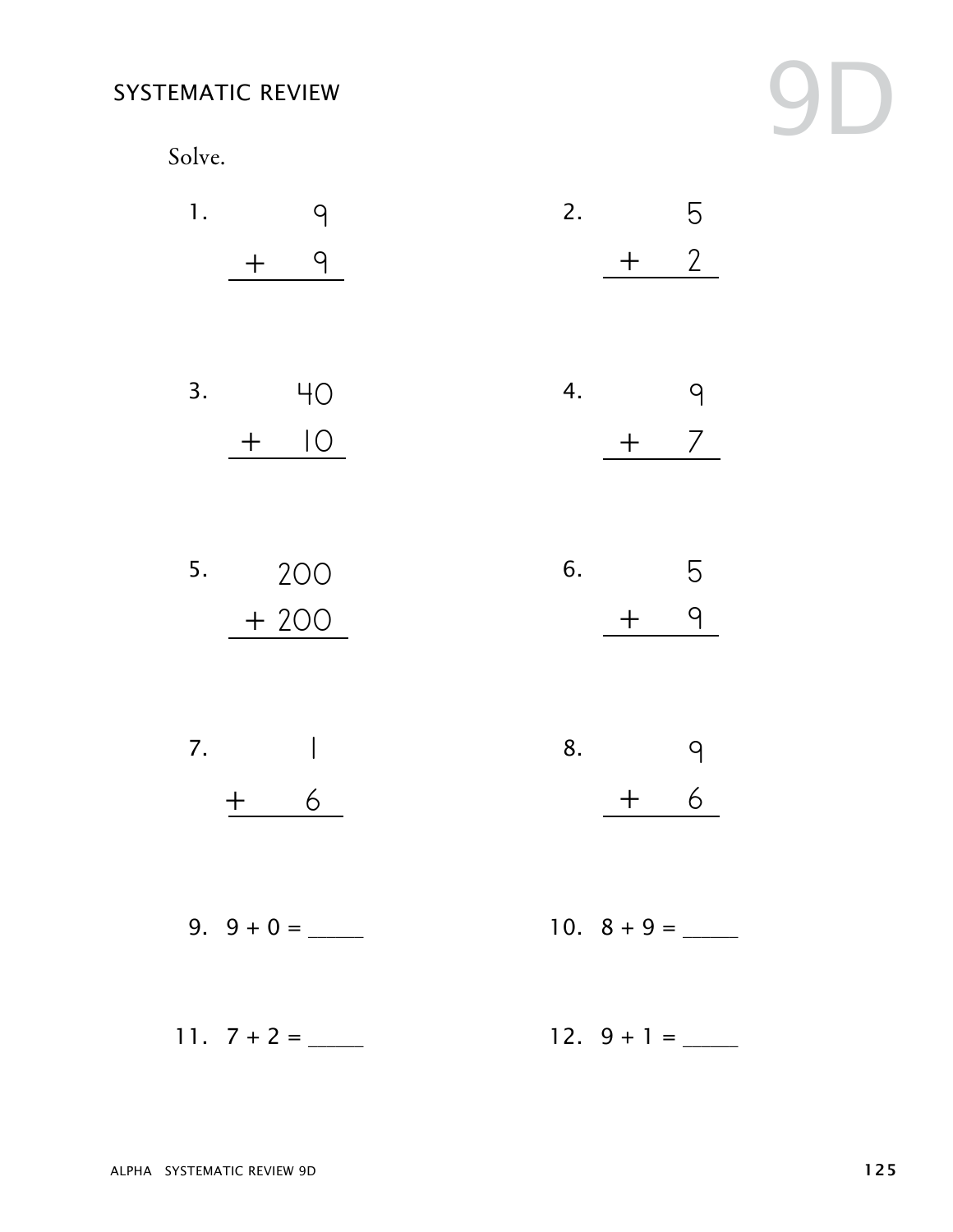Solve for the unknown. Use the blocks if needed.

13.  $-$  + 4 = 13 14.  $-$  + 2 = 6

Build and say the number.

15. 461

Skip count by 10 and write the numbers.

16.  $10, \_\_\_\_\_\_\_\_\_\_\_\_\_\_\_\_\_\_\_\_\_\_\_\_\_\_\_$ 

17. James is 8 years old. How old will he be in 9 more years?

18. Seven guests have been served either milk or juice. Six are drinking juice. How many are drinking milk?

$$
\underline{\qquad} + \underline{6} = \underline{7}
$$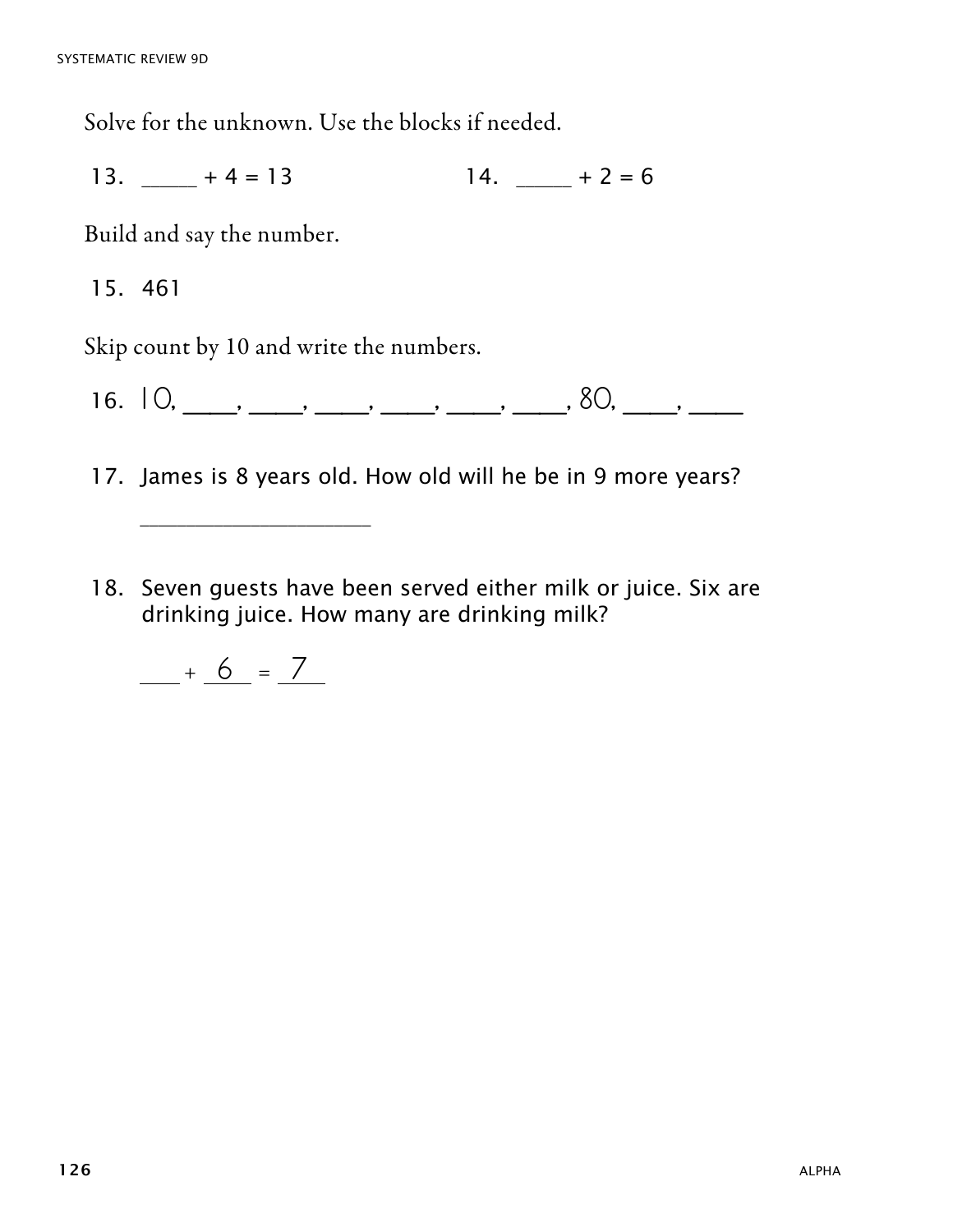#### SYSTEMATIC REVIEW

Solve.

1. 9 + 3 2. 4 + 9 3. 60 + 20 4.  $+$  4 0 5. 2 + 9 6. 9 + 9 7. 8  $+$  2 8. 300 + 100 9. 5 + 9 = \_\_\_\_\_\_ 10. 2 + 4 = \_\_\_\_\_\_ 11. 9 + 5 = \_\_\_\_\_\_ 12. 1 + 7 = \_\_\_\_\_\_

9E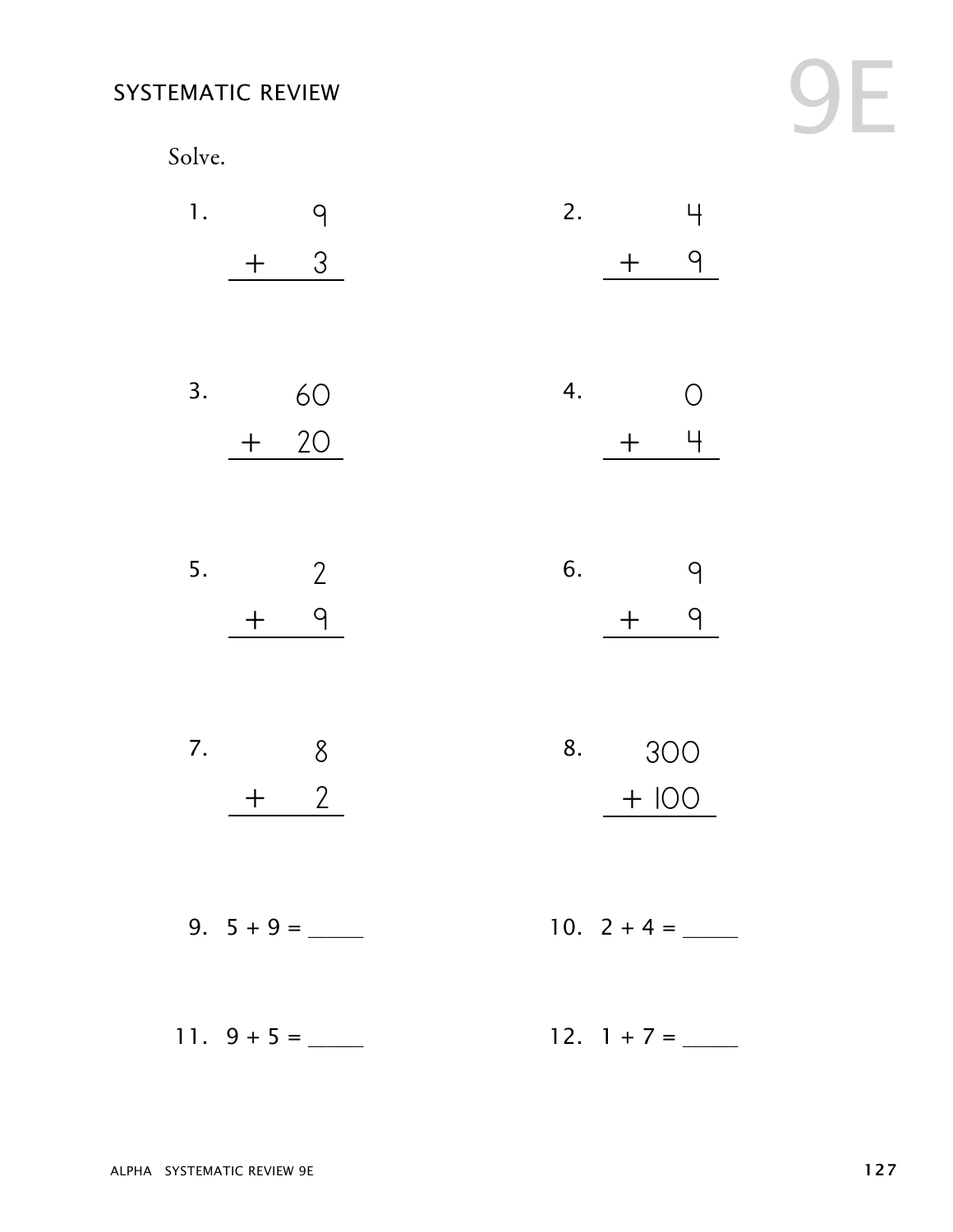Solve for the unknown. Use the blocks if needed.

13.  $-$  + 8 = 17 14.  $-$  + 5 = 7

Build and say the number.

15. 249

Skip count by 10 and write the numbers.

\_\_\_\_\_\_\_\_\_\_\_\_\_\_\_\_\_\_\_\_\_\_\_\_\_

\_\_\_\_\_\_\_\_\_\_\_\_\_\_\_\_\_\_\_\_\_\_\_\_\_

\_\_\_\_\_\_\_\_\_\_\_\_\_\_\_\_\_\_\_\_\_\_\_\_\_

16. \_\_, 20, \_\_, \_\_, \_\_, \_\_, \_\_, \_\_, 90, \_\_

- 17. I saved 9 dollars for a gift that cost 12 dollars. How many more dollars do I need to save?
- 18. Dave called his friend 4 times on Monday and 2 times on Tuesday. How many calls did he make those two days?

 On Wednesday, Dave made 9 more calls. How many calls did he make in all?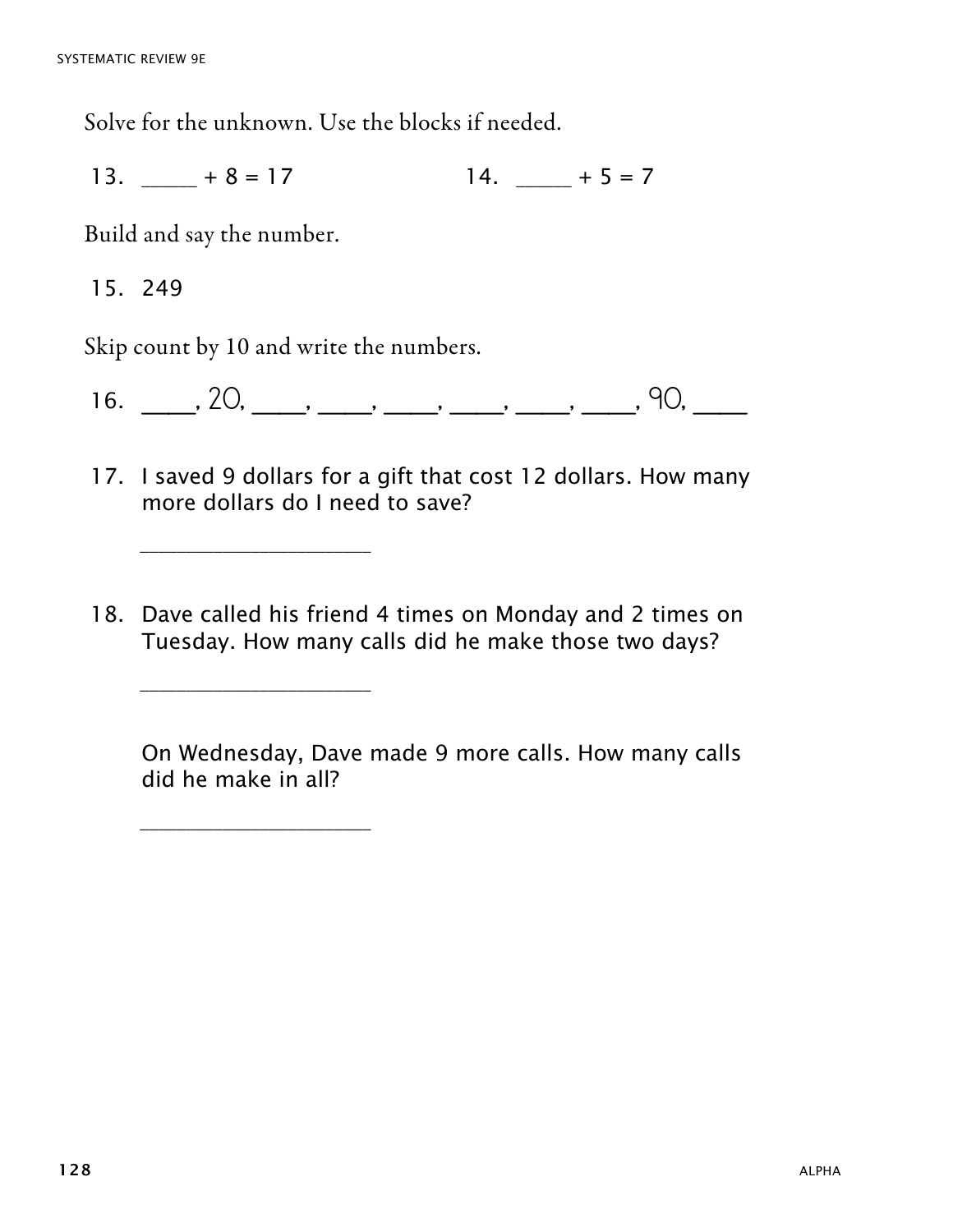## SYSTEMATIC REVIEW

Solve.

9F

| 1. |                  | 8              |  | 2. |       |                   |
|----|------------------|----------------|--|----|-------|-------------------|
|    | $\boldsymbol{+}$ | 9              |  |    | $\pm$ | 7                 |
|    |                  |                |  |    |       |                   |
| 3. |                  | $\overline{2}$ |  | 4. |       | 80                |
|    |                  | 2 <sup>7</sup> |  |    | $\pm$ | $\overline{O}$    |
|    |                  |                |  |    |       |                   |
| 5. |                  | O              |  | 6. |       | 9                 |
|    | $\bm{+}$         | $\overline{O}$ |  |    | $\pm$ | 3                 |
|    |                  |                |  |    |       |                   |
| 7. |                  | 6              |  | 8. |       | $\overline{\big)$ |
|    |                  | 2 <sup>7</sup> |  |    |       | $+50$             |
|    |                  |                |  |    |       |                   |
|    |                  |                |  |    |       |                   |
|    |                  |                |  |    |       |                   |
|    |                  |                |  |    |       | 12. $9 + 5 =$     |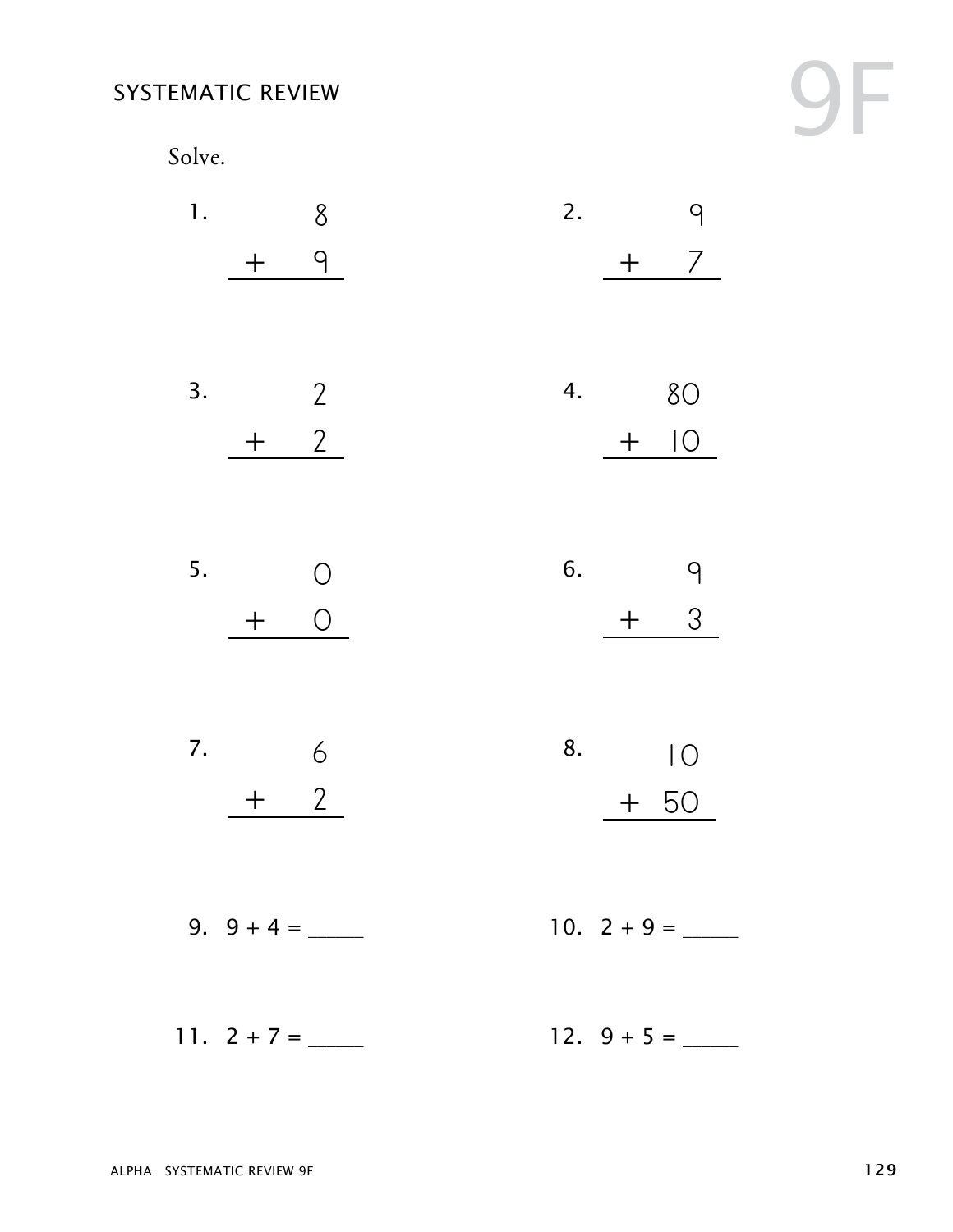Solve for the unknown. Use the blocks if needed.

13.  $+9 = 15$  14.  $+3 = 5$ 

Build and say the number.

15. 52

Skip count by 10 and write the numbers.

\_\_\_\_\_\_\_\_\_\_\_\_\_\_\_\_\_\_\_\_\_\_\_\_\_

\_\_\_\_\_\_\_\_\_\_\_\_\_\_\_\_\_\_\_\_\_\_\_\_\_

\_\_\_\_\_\_\_\_\_\_\_\_\_\_\_\_\_\_\_\_\_\_\_\_\_

16.  $\frac{16}{2}$ ,  $\frac{30}{2}$ ,  $\frac{30}{2}$ ,  $\frac{100}{2}$ 

- 17. There are seven children in the family. Two have eaten lunch. How many more children need to eat?
- 18. Abby wanted nine rubber ducks in her wading pool. She put in five ducks and her friend put in two ducks. How many ducks are in the pool so far?

 How many more ducks must Abby put in the pool to make nine ducks in all?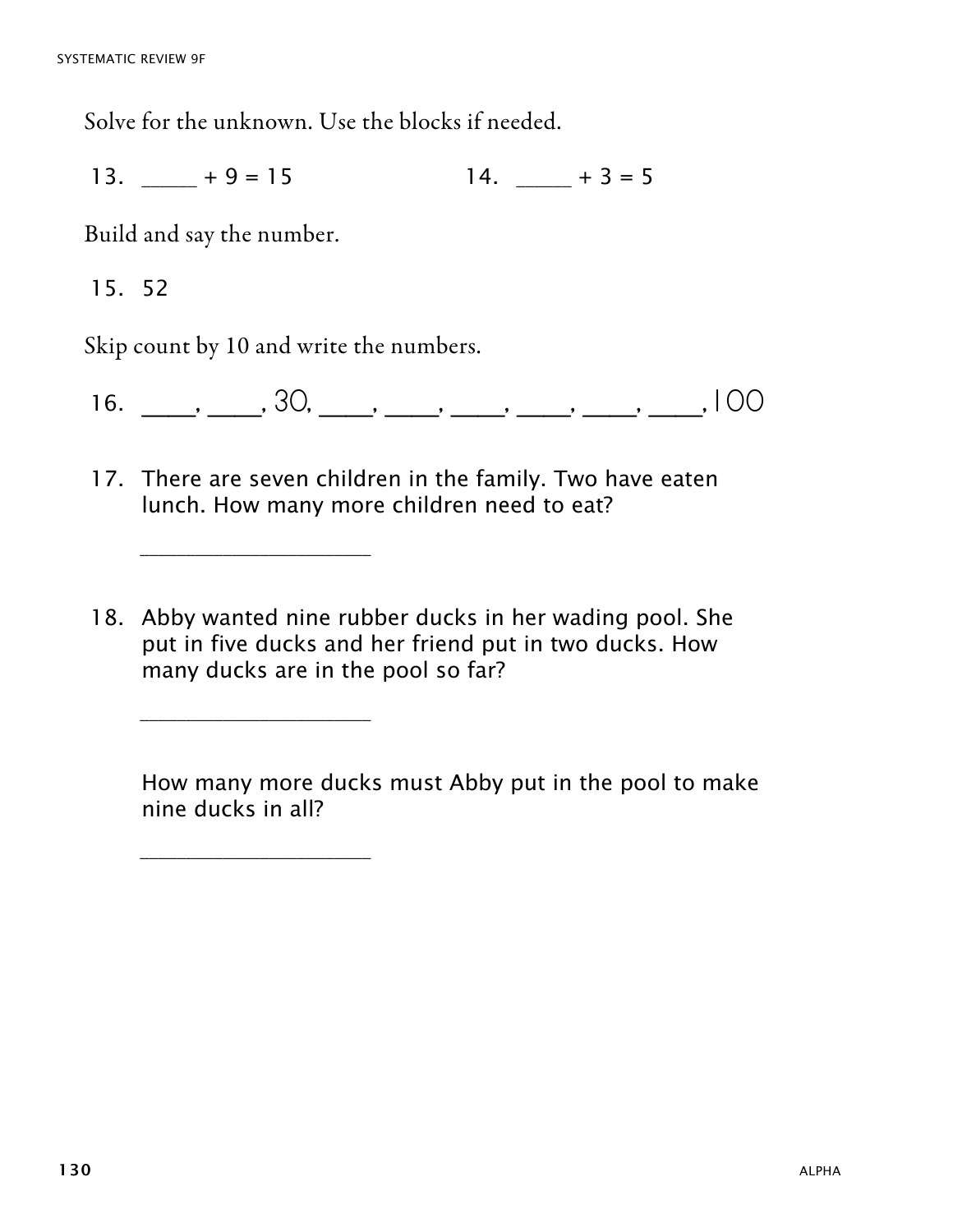## APPLICATION & ENRICHMENT

Start at 100 and connect the dots by counting *backwards* by ten. 9G

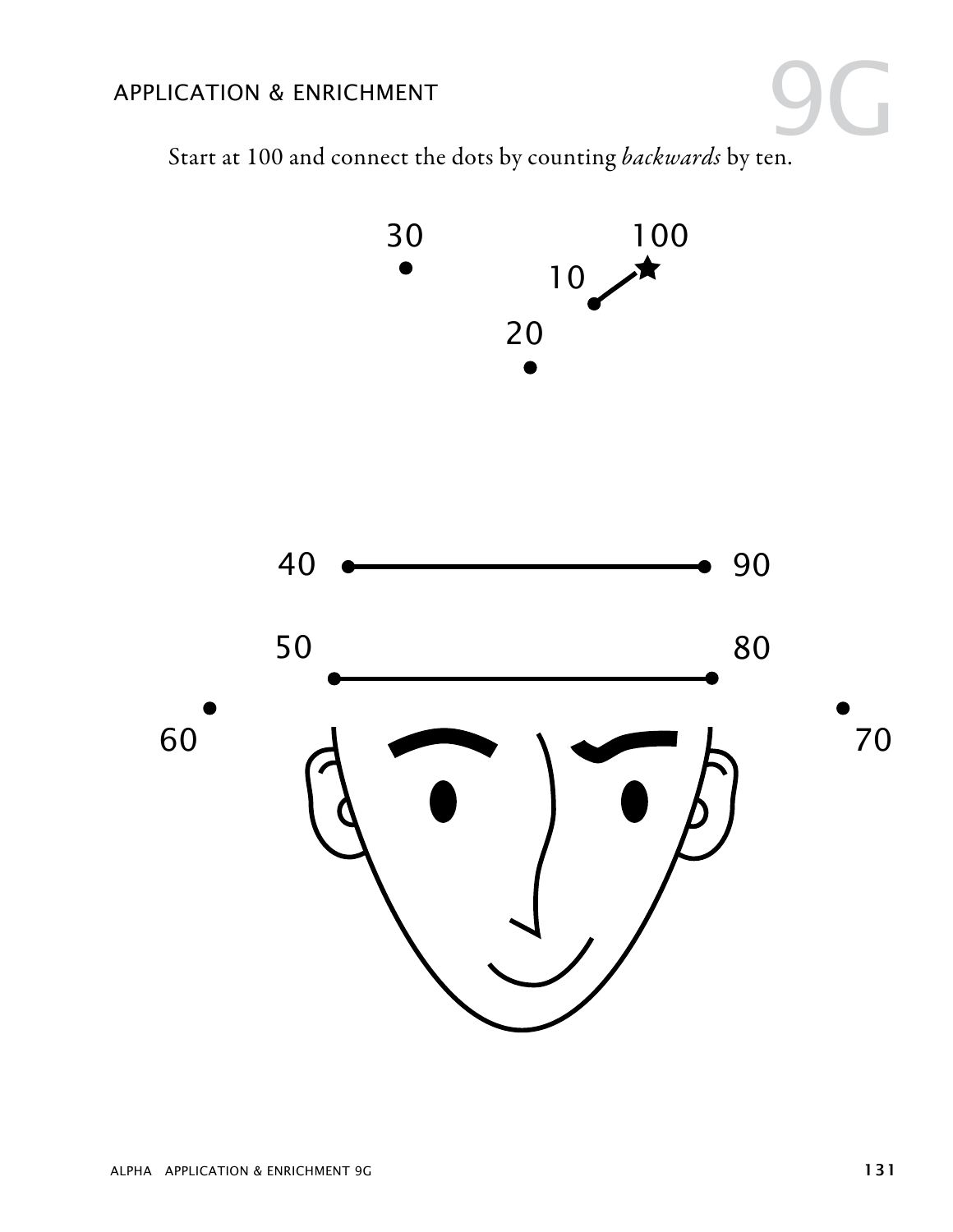Color the picture.

If the answer is 12, color the space black. If the answer is 13, color the space yellow. If the answer is 14, color the space red. If the answer is 15, color the space green. If the answer is 16, leave the space white.

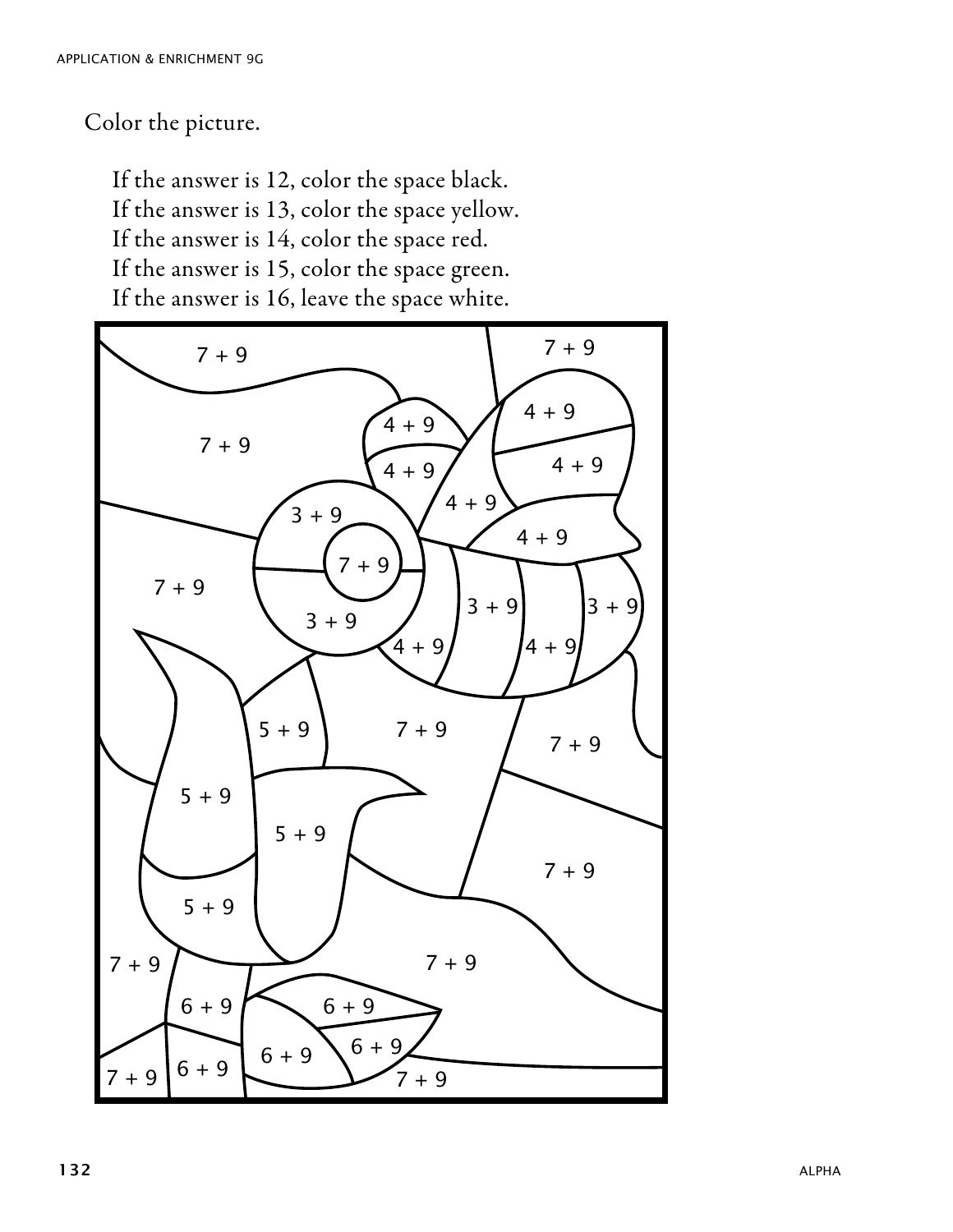## LESSON TEST

Solve.

| 1. |               |                 | 2. |               | ျာ                      |  |
|----|---------------|-----------------|----|---------------|-------------------------|--|
|    | $+$ 9         |                 |    |               | $+$ 7                   |  |
|    |               |                 |    |               |                         |  |
| 3. |               | $6\overline{6}$ | 4. |               | $\mathsf{P}$            |  |
|    | $+$ 9         |                 |    | $+$ $-$       | 9                       |  |
|    |               |                 |    |               |                         |  |
| 5. |               | $\overline{q}$  | 6. |               | $\overline{\mathbf{3}}$ |  |
|    | $+$ 2         |                 |    | $\pm$         | 9                       |  |
|    |               |                 |    |               |                         |  |
|    | 7. $9 + 1 =$  |                 |    | 8. $8 + 9 =$  |                         |  |
|    |               |                 |    |               |                         |  |
|    |               |                 |    |               |                         |  |
|    | 9. $9 + 7 =$  |                 |    | 10. $4 + 9 =$ |                         |  |
|    |               |                 |    |               |                         |  |
|    |               |                 |    |               |                         |  |
|    | 11. $6 + 1 =$ |                 |    | $12. 7 + 2 =$ |                         |  |

9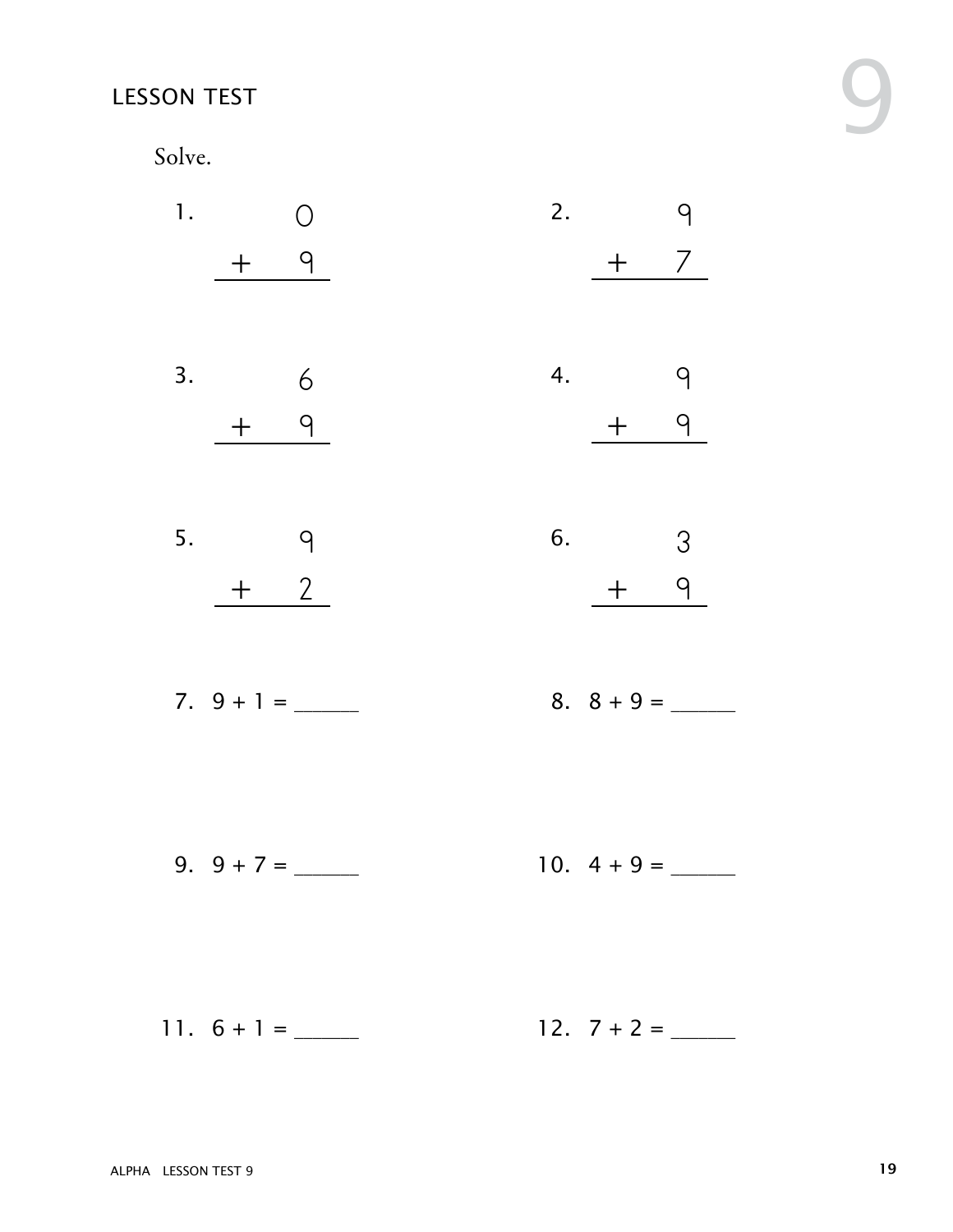Solve for the unknown. Use the blocks if needed.

13.  $+9 = 11$ 

- 14.  $-$  + 2 = 6
- 15.  $+1 = 4$

Skip count by 10 and write the numbers.

- 16.  $10, \_\_\_\_\,, \_\_\_\_\,, 50, \_\_\_\_\_\,, \_\_\_\_\,\_$
- 17. Jed read 9 books last week and 8 books this week. How many books did he read in all?

<sup>18.</sup> Alexis has six dollars. She needs eight dollars to buy a game she wants. How many more dollars does she need?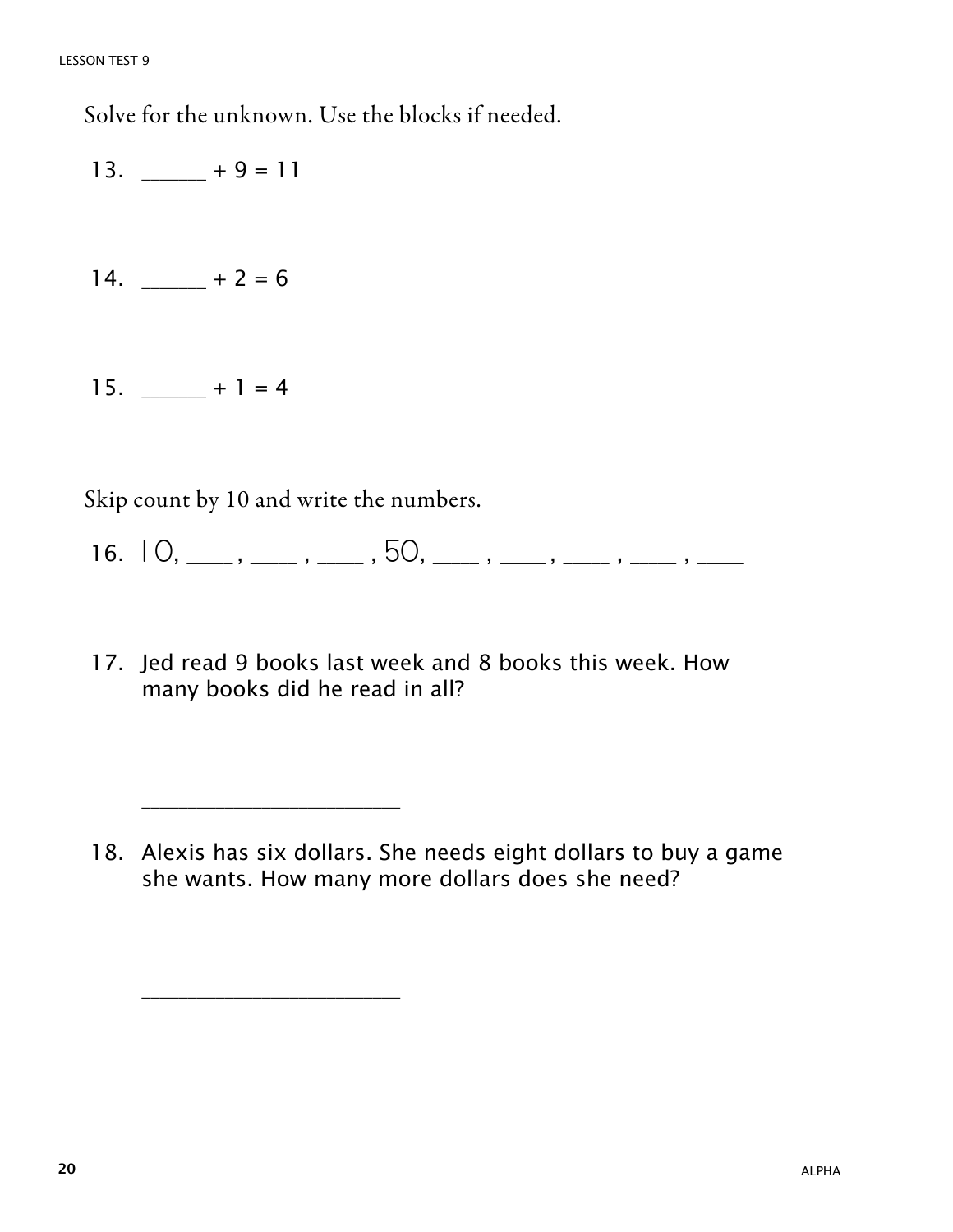- **9.**  $6+0=6$
- 10.  $5 + 2 = 7$
- 11.  $3+0=3$
- 12.  $7+1=8$
- 13.  $8 + 2 = 10$
- 14.  $1+4=5$
- 15. 132; one hundred thirty-two
- 16. 69;
- sixty-nine
- 17.  $2 + 0 = 2$  hands
- 18.  $5 + 2 = 7$  loaves
	- $7 + 2 = 9$  loaves

#### Systematic Review 8E

- 1.  $\boxed{1} + 2 = 3$ **2.**  $\begin{bmatrix} 3 \\ +2 \\ =5 \end{bmatrix}$ 3.  $7 + 0 = 7$ 4.  $9 + 1 = 10$ 5.  $6 + 2 = 8$ 6.  $3 + 1 = 4$ 7.  $1+0=1$ 8.  $60 + 10 = 70$ **9.**  $1+5=6$ 10.  $7 + 2 = 9$ 11.  $2+2=4$ 12.  $2+6=8$
- 13.  $4+0=4$
- 14.  $1+3=4$
- 15. 124; one hundred twenty-four
- 16. 76; seventy-six
- 17.  $5 + 1 = 6$  children
- 18.  $4+1=5$  hats
	- $5 + 2 = 7$  hats

#### Systematic Review 8F

- 1.  $\boxed{0}$  + 2 = 2
- 2.  $4 + 2 = 6$
- 3.  $|7|+1=8$
- 4.  $5 + 1 = 6$
- 5.  $1 + 0 = 1$
- 6.  $5 + 2 = 7$
- 7.  $3+2=5$
- 8.  $80 + 10 = 90$
- 9.  $1+1=2$
- 10.  $8 + 0 = 8$
- 11.  $0+9=9$
- 12.  $2+5=7$
- 13.  $9+1=10$
- 14.  $2+8=10$
- 15. 201; two hundred one
- 16. 30; thirty
- 17.  $7+2=9$  tennis balls
- 18.  $\boxed{2} + 2 = 4$  people

#### Lesson Practice 9A Lesson Practice 9A

1.  $9+8=$ 2.  $9+1=$ 3.  $9+3=$ 4.  $9+4=$ 5.  $9+9=18$ 6.  $9+5=14$ 7.  $9+2=11$ 8.  $9+3=12$ 9.  $9+6=15$ 10.  $1+9=10$ 11.  $9+4=13$ 12.  $9+8=17$ 13.  $9+7=16$  boys 14.  $9 + 9 = 18$  books  $9+8=\begin{matrix} 9+8=12 \end{matrix}$ 9 + 1 =  $\diagdown$   $\diagup$   $\diagup$  10 + 3 = 13  $9+3=<\times$   $>10+7=17$  $9 + 4 = 10 + 0 = 10$ 

#### Lesson Practice 9B Lesson Practice 9b

1.  $9+2 =$   $10+1=11$ 2.  $9+5=\sqrt{2}$ 3.  $9+7=-$ 4.  $9+3=$   $10+4=$ 5.  $9+8=17$ 6.  $9+4=13$  $7. \quad 9+7=16$ 8.  $9+1=10$ 9.  $5+9=14$ 10.  $0+9=9$  $9+5=\sqrt{10+6}=16$  $9+7 = 10+2 = 12$  $10 + 4 = 14$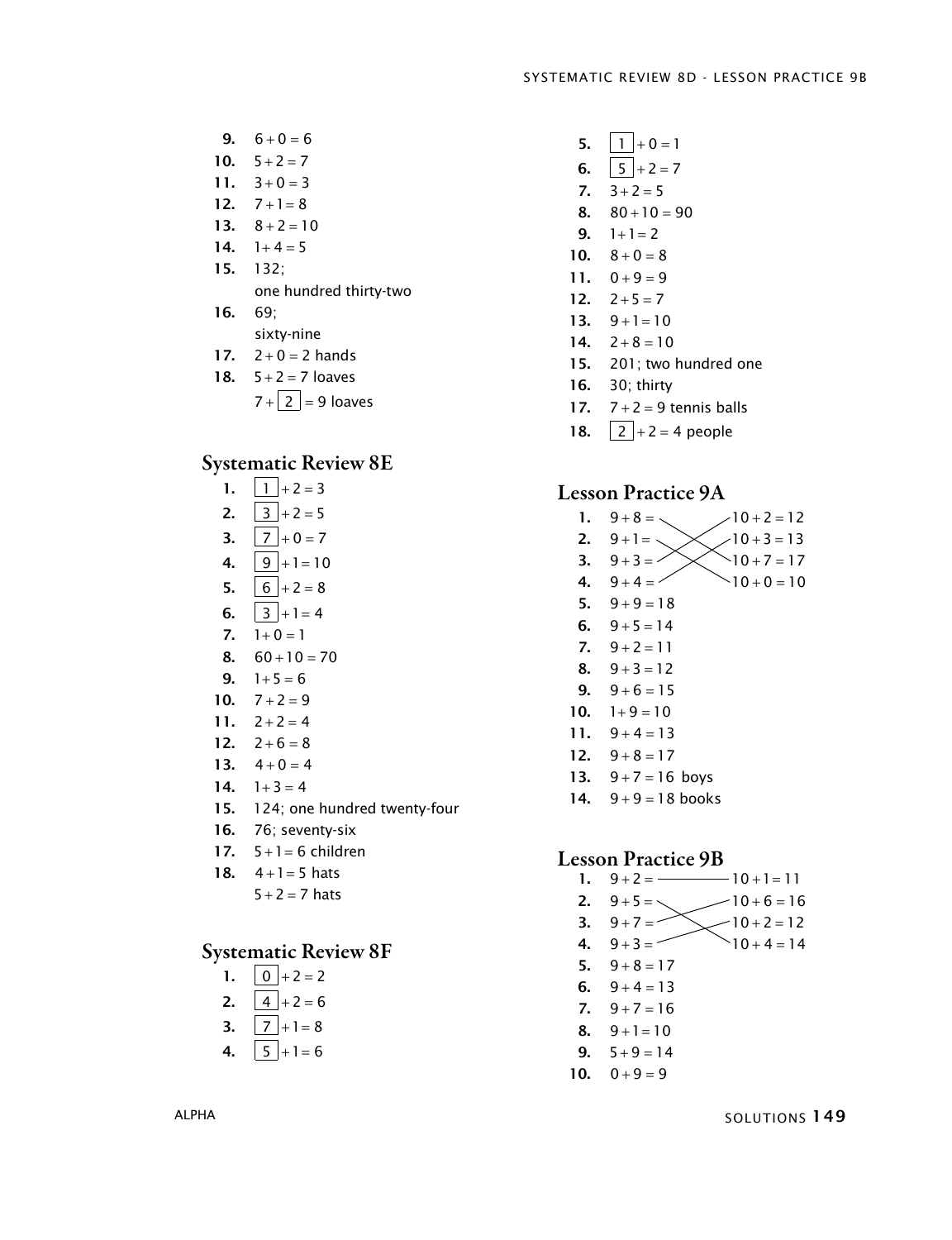- 11.  $9+3=12$
- 12.  $9+9=18$
- 13.  $9 + 6 = 15$  sets
- 14.  $9 + 3 = 12$  CDs

## Lesson Practice 9C Lesson Practice 9c Lesson Practice 9c

- 1. 1. 2. 2. 3. 3. 4. 4. 5.  $7+9=16$ 6.  $9+8=17$ 7.  $9+2=11$ 8.  $9+4=13$ **9.**  $6+9=15$ 10.  $9 + 3 = 12$ 11.  $9+9=18$ 12.  $9 + 0 = 9$  $9+6 =$   $-10+8=18$  $9+9=$  - 10 + 5 = 15  $9 + 4 =$   $-10 + 6 = 16$  $9+7 = 10+3 = 13$
- 13.  $9 + 5 = 14$  candies
- 14.  $1+9=10$  dogs

## Systematic Review 9D

- 1.  $9+9=18$
- 2.  $5+2=7$
- 3.  $40+10=50$
- 4.  $9+7=16$
- $5. \quad 200 + 200 = 400$
- 6.  $5+9=14$
- 7.  $1+6=7$ 8.  $9+6=15$
- **9.**  $9+0=9$
- 10.  $8 + 9 = 17$
- 11.  $7+2=9$
- 12.  $9+1=10$
- 13.  $9 + 4 = 13$
- 14.  $4 + 2 = 6$
- 15. 4 hundreds, 6 tens, and 1 unit; four hundred sixty-one
- 16. 10, 20, 30, 40, 50, 60, 70, 80, 90, 100
- 17.  $8 + 9 = 17$  years old
- 18.  $\boxed{1} + 6 = 7$  guests

## Systematic Review 9E

- 1.  $9 + 3 = 12$
- 2.  $4+9=13$
- 3.  $60 + 20 = 80$
- 4.  $0+4=4$
- 5.  $2+9=11$
- 6.  $9+9=18$
- 7.  $8 + 2 = 10$ **8.**  $300 + 100 = 400$
- **9.**  $5+9=14$
- 10.  $2+4=6$
- 11.  $9+5=14$
- 12.  $1+7=8$
- 13. 13.  $\boxed{9}$  + 8 = 17
- 14. 14.  $\boxed{2} + 5 = 7$
- 15. 2 hundreds, 4 tens, and 9 units; 15. 2 hundreds, 4 tens, and 9 units; two hundred forty-nine two hundred forty-nine
- 16. 10, 20, 30, 40, 50, 60, 70, 80, 90, 100 16. 10, 20, 30, 40, 50, 60, 70, 80, 90, 100
- 17. 17.  $3 + 9 = 12$  dollars
- 18. 18.  $4 + 2 = 6$  calls
	- $6 + 9 = 15$  calls

## Systematic Review 9F

- 1.  $8 + 9 = 17$
- 2.  $9+7=16$
- 3.  $2+2=4$  $4. \quad 80 + 10 = 90$
- 5.  $0+0=0$
- 6.  $9+3=12$
- 7.  $6+2=8$
- 8.  $10+50=60$
- 9.  $9+4=13$
- 10.  $2+9=11$
- 11.  $2+7=9$
- 12.  $9 + 5 = 14$
- 13.  $6 \mid +9 = 15$
- 14.  $2 + 3 = 5$
- 15. 5 tens and 2 units; fifty-two
- 16. 10, 20, 30, 40, 50, 60, 70, 80, 90, 100
- 17.  $\boxed{5}$  + 2 = 7 children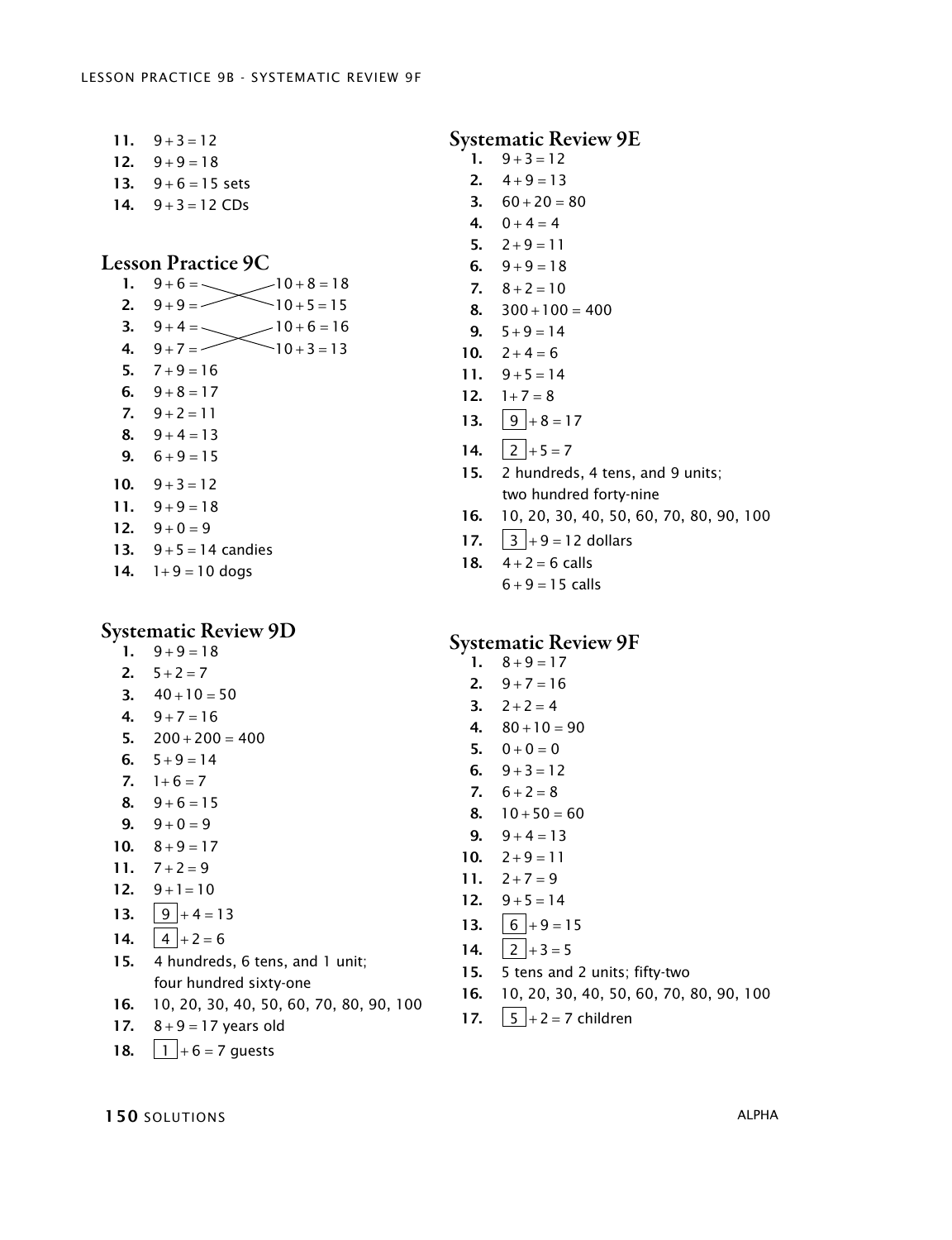18.  $5+2=7$  ducks  $7 + 2 = 9$  ducks The unknown may be put in either the first or the second blank of the equation.

#### Lesson Practice 10A

- 1.  $8+5 = \sqrt{10+1} = 11$ 2.  $8+8=$ 3.  $8 + 3 = 7$ 4.  $8+6=$ 5.  $8 + 1 = 9$ 6.  $8 + 3 = 11$ 7.  $8 + 7 = 15$ 8.  $8+9=17$ 9.  $8 + 2 = 10$ 10.  $8 + 4 = 12$ 11.  $8+5=13$  $8 + 8 = \sqrt{10 + 3} = 13$  $8 + 3 = 10 + 4 = 14$  $8 + 6 = 16$
- 12.  $8+6=14$
- 13.  $8 + 2 = 10$  snowballs
- 14.  $8 + 4 = 12$  goldfish

#### Lesson Practice 10B

- 1.  $8 + 4 = \sqrt{ }$ 2. 3.  $8 + 7 = 7$ 4.  $8+2=$ 5.  $8 + 5 = 13$ 6.  $8+8=16$ 7.  $1+8=9$ 8.  $8+3=11$ 9.  $6+8=14$ 10.  $8 + 7 = 15$  $8 + 4 = \sqrt{10 + 0} = 10$  $8 + 9 = \sqrt{\frac{10+5}{5}} = 15$  $8+7 = 7$  10+7=17  $8 + 2 = 7$   $10 + 2 = 12$
- 11.  $9+8=17$
- 12.  $8 + 4 = 12$
- 13.  $8 + 8 = 16$  guests
- 14.  $8 + 3 = 11$  beach balls

#### Lesson Practice 10C

- 1.  $8+1=\sqrt{10+1}=11$
- 2. 8 3 9 + =
- 3.  $8+6 =$  $8 + 6 = 10 + 6 = 16$  $+6 = -20 + 6 =$
- 4.  $8+8=$  $8 + 8 = 10 + 4 = 14$  $+8 = 10 + 4 =$
- 5.  $9+8=17$ 6.  $7+8=15$ 7.  $8 + 0 = 8$ 8.  $2+8=10$ 9.  $8 + 5 = 13$
- 10.  $6+8=14$
- 11.  $4+8=12$
- 12.  $1+8=9$
- 13.  $8+6=14$
- 14.  $8 + 0 = 8$

### Systematic Review 10D

- 1.  $8 + 2 = 10$
- 2.  $5+8=13$
- 3.  $8 + 7 = 15$
- 4.  $8+8=16$
- 5.  $9+5=14$
- 6.  $7+9=16$
- $7. \quad 20 + 40 = 60$
- 8.  $9+8=17$
- 9.  $1+7=8$
- 10.  $5 + 2 = 7$
- 11.  $3+0=3$
- 12.  $7+2=9$
- 13. done
- 14.  $4 + 8 = 12$
- 15.  $8 + 5 = 13$  cents
- 16.  $9 + 6 = 15$  birds
- 17.  $2 + 7 = 9$
- 18.  $8 + 1 = 9$  apples
	- $9 + 2 = 11$  apples

#### Systematic Review 10E

- 1.  $1+8=9$
- 2.  $8 + 7 = 15$
- 3.  $8 + 5 = 13$
- 4.  $6+8=14$
- 5.  $8 + 2 = 10$
- 6.  $9+6=15$
- $7. \quad 20 + 30 = 50$
- 8.  $3+9=12$
- **9.**  $6+0=6$